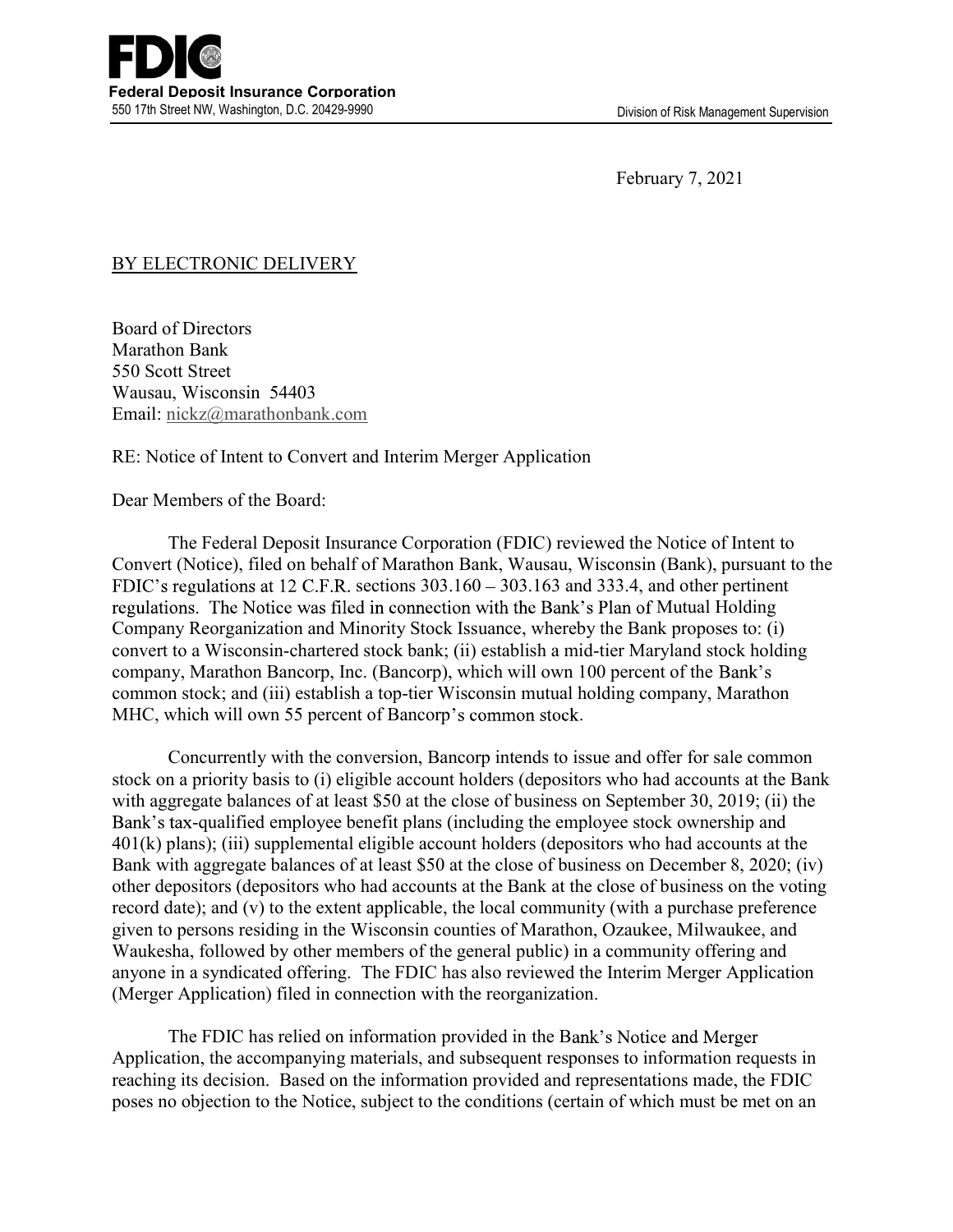ongoing basis) detailed in the enclosed Order and Basis approving the Merger Application filed in connection with the Notice.

Please provide documentation to the FDIC's Chicago Regional Office (CRO) to support satisfaction of the conditions in the Order and Basis. Also, please notify the CRO in writing when the proposed transactions have been consummated. Should you have any questions, contact Case Manager Cory Sloan at (608) 472-9659.

 If an extension of the time limit in the Order and Basis is required, a letter requesting a specific extension, and the reasons for the extension, should be submitted to Acting Regional Director Teresa M. Sabanty via a secure email channel at CHIMailroom@fdic.gov.

Sincerely,

**PATRICIA COLOHAN** 

Digitally signed by PATRICIA COLOHAN Date: 2021.02.07 18:49:35  $-05'00'$ 

 Patricia A. Colohan Associate Director

Enclosure

cc: Jeffery M. Cardone, Esq. Luse Gorman, PC 5335 Wisconsin Avenue, NW, Suite 780 Washington, D.C. 20015 Email: jcardone@luselaw.com

> Karl B. Brinkmeier, Applications Manager Wisconsin Department of Financial Institutions 4822 Madison Yards Way Madison, Wisconsin 53705 Email: karl.brinkmeier@dfi.wisconsin.gov

Chameen Letourneau, Applications Manager Federal Reserve Bank of Chicago 230 South La Salle Street Chicago, Illinois 60604 Email: chameen.d.letourneau@chi.frb.org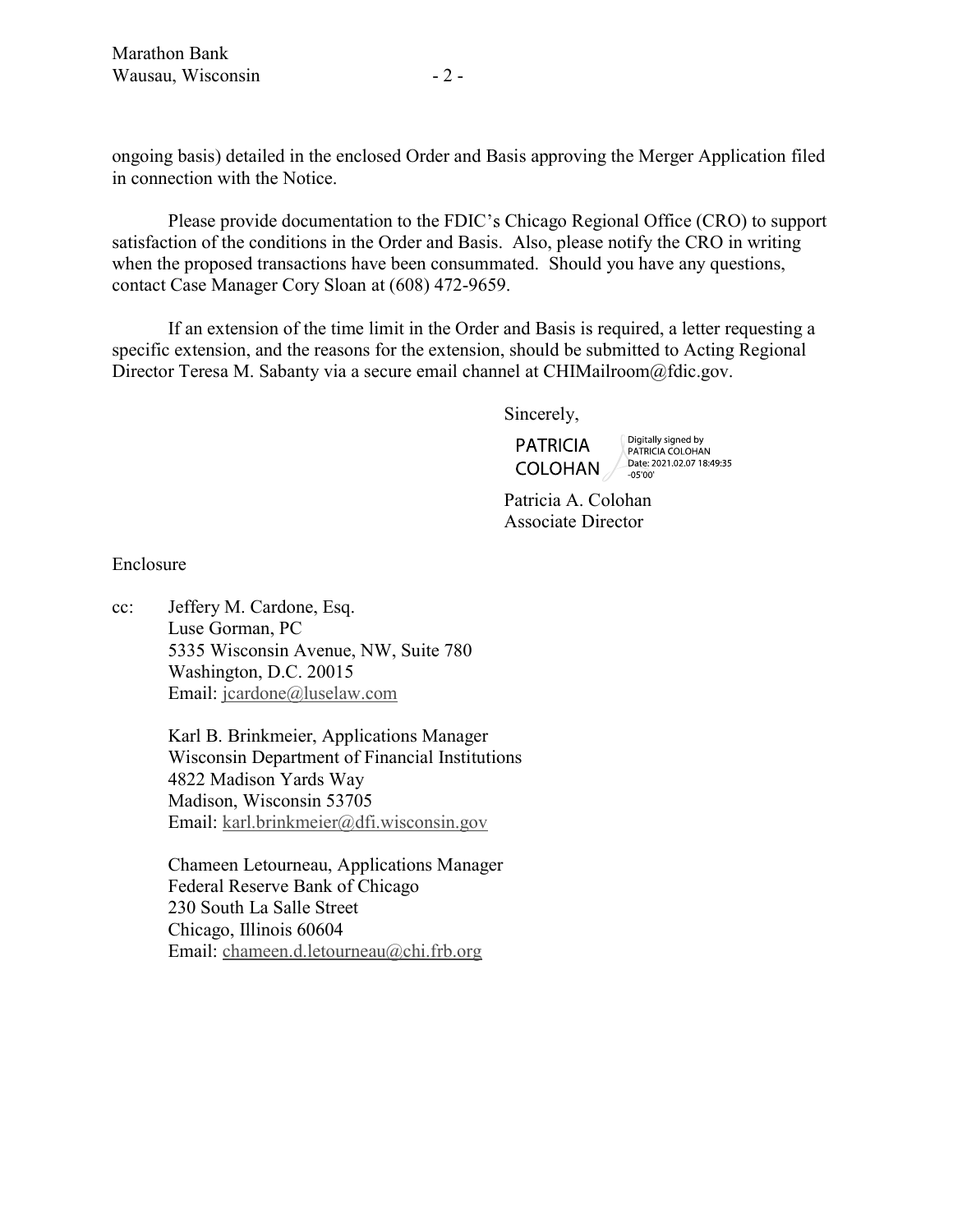## FEDERAL DEPOSIT INSURANCE CORPORATION

Marathon Bank Wausau, Wisconsin

#### Application for Consent to Merge

## ORDER AND BASIS FOR CORPORATION APPROVAL

Pursuant to section 18(c) of the Federal Deposit Insurance (FDI) Act, Marathon Bank, Wausau, Marathon County, Wisconsin (Bank), a state-chartered, mutually owned Deposit Insurance Fund (DIF) member with total assets of \$174,536,000 and total deposits of \$139,790,000 as of December 31, 2020, filed an interim merger application (Merger Application) for the FDIC's consent to merge with Marathon Interim Bank II, Wausau, Marathon County, Wisconsin, a proposed new interim state-chartered stock savings bank. The Merger Application was filed in conjunction with a Notice of Intent to Convert (Notice) pursuant to sections 303.160 – 303.163 and 333.4 of the FDIC's regulations and other pertinent regulations.

The proposed transaction is to effect the Bank's reorganization pursuant to the Bank's Plan of Mutual Holding Company Reorganization and Minority Stock Issuance (the Plan of Reorganization), which, solely to facilitate such an undertaking, provides for the following:

- (i) The Bank will organize a Wisconsin-chartered interim stock savings bank as a wholly owned subsidiary (Marathon Interim Bank I);
- (ii) Marathon Interim Bank I will organize a Wisconsin-chartered interim stock savings bank as a wholly owned subsidiary (Marathon Interim Bank II);
- (iii) Marathon Interim Bank I will organize a Maryland stock corporation to be known as Marathon Bancorp, Inc. (Stock Holding Company) as a wholly owned subsidiary;
- (iv) The Bank will convert to stock form by exchanging its mutual savings bank charter for a stock savings bank charter and thereby become a stock savings bank (Stock Savings Bank), and Marathon Interim Bank I will become the wholly owned subsidiary of the Stock Savings Bank;
- (v) The shares of common stock of Marathon Interim Bank I will be cancelled, and Marathon Interim Bank I will exchange its articles of incorporation for Wisconsin mutual holding company articles of incorporation to become a Wisconsin-chartered mutual holding company to be known as Marathon MHC (Mutual Holding Company);
- (vi) Simultaneously with steps (iv) and (v), Marathon Interim Bank II will merge with and into the Stock Savings Bank (Interim Merger), with the Stock Savings Bank as the resulting subsidiary of the Mutual Holding Company, and all of the initially issued stock of the Stock Savings Bank will be transferred to Mutual Holding Company in exchange for membership interests in Mutual Holding Company; and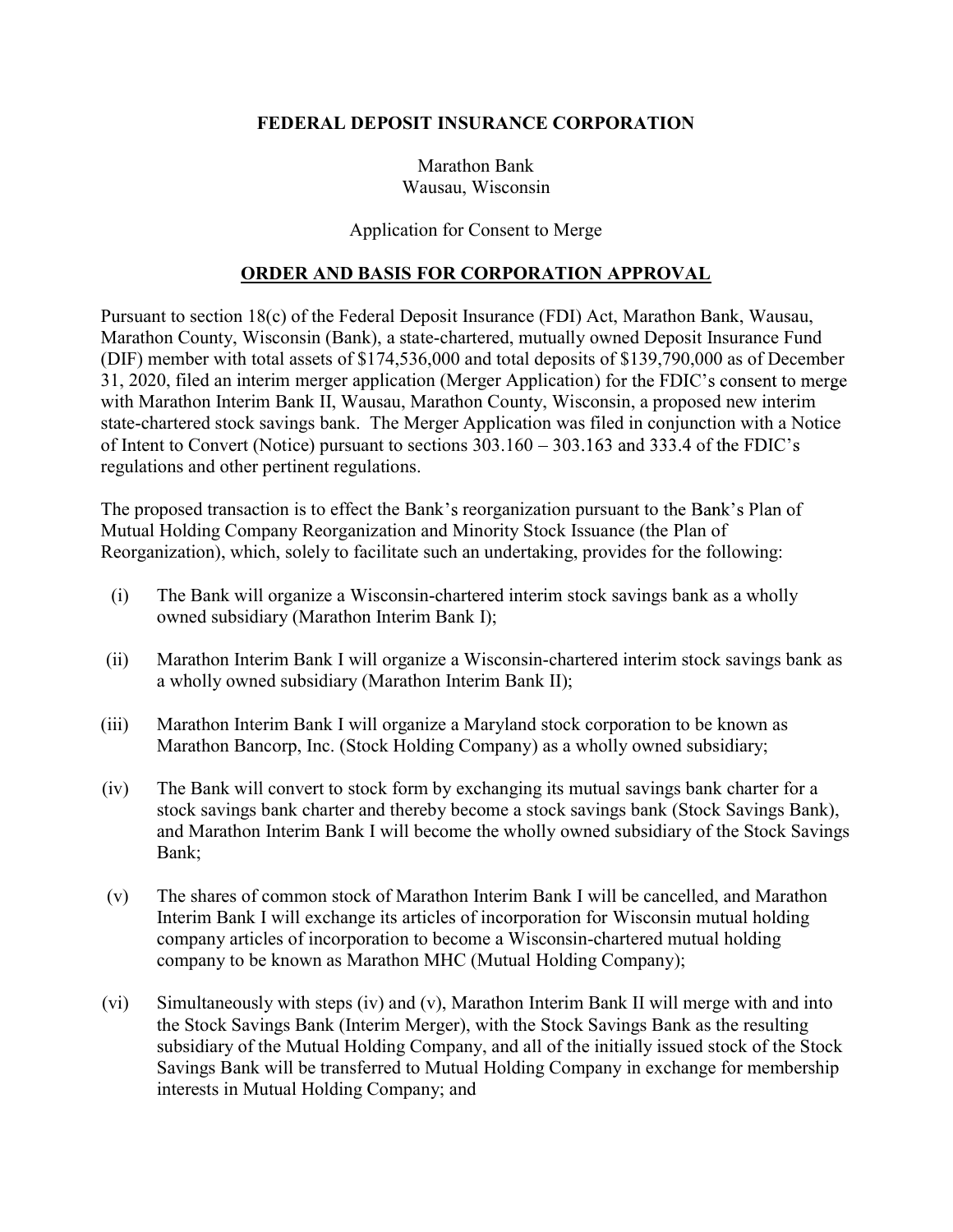## Marathon Bank, Wausau, Wisconsin Order and Basis for Corporation Approval

(vii) Mutual Holding Company will contribute the capital stock of the Stock Savings Bank to Stock Holding Company, and the Stock Savings Bank will become a wholly owned subsidiary of the Stock Holding Company.

Upon consummation of the proposed transaction, the deposits of the Stock Savings Bank will continue to be insured by the DIF by operation of section 4(d) of the FDI Act. The Bank will retain the name Marathon Bank and will be a stock savings bank that will be wholly owned by Marathon Bancorp, Inc., which in turn will be majority-owned by Marathon MHC.

Following the consummation of the proposed transaction, the Bank will operate the same banking business with the same management at the same locations now being served by the Bank, including its main office at 500 Scott Street, Wausau, Marathon County, Wisconsin. The proposed transaction will not alter the competitive structure of banking in the market served by the Bank.

Notice of the proposed transaction, in a form approved by the FDIC, has been published pursuant to the FDI Act. A review of available information, including the Community Reinvestment Act (CRA) Statement of the proponent, disclosed no inconsistencies with the purposes of the CRA. The Bank is expected to continue to meet the credit needs of its community, consistent with the safe and sound operation of the institution.

In connection with the Merger Application, the FDIC has taken into consideration the financial and managerial resources and future prospects of the proponent bank and the resultant bank, the convenience and needs of the community to be served, and the effect of the proposed transaction on competition. The FDIC has also taken into consideration the effectiveness of the insured depository institution involved in the proposed transaction in combating money-laundering activities, and the risk posed by the transaction to the stability of the U.S. banking or financial system.

Having found favorably on all statutory factors, the FDIC hereby approves the Interim Merger, subject to the following conditions, some of which are continuing in nature:

- 1. The Bank shall provide written evidence that the Plan of Reorganization was approved by a vote of at least a majority of the depositors who are entitled to vote on the transaction.
- 2. Any change in proposed senior executive officers or the Bank's board of directors prior to the consummation of the proposed transaction will render this approval null and void, unless the Bank submits prior written notice to and receives written non-objection from the FDIC Chicago Regional Director prior to consummation of the proposed transaction.
- 3. The Bank will provide 60 days' prior written notice to and obtain written non-objection from the FDIC Chicago Regional Director prior to implementing any policy or executing any agreement relating to the allocation and sharing of costs with the Bank.
- 4. During the one-year period after the close of the conversion offering, the Bank shall provide at least 60 days' prior written notice to the FDIC Chicago Regional Director of any repurchase of shares and include copies of all documents filed with other regulators.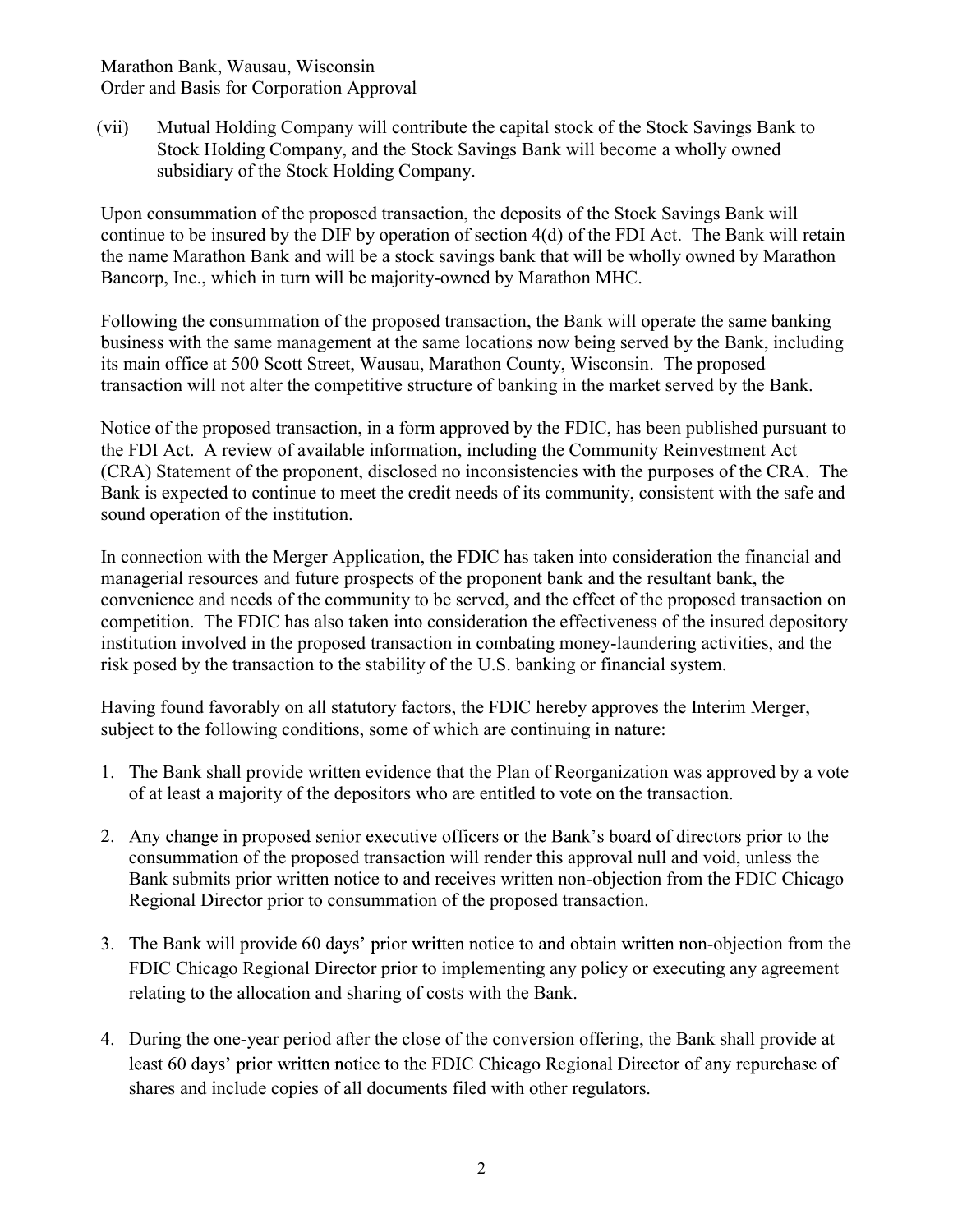# Marathon Bank, Wausau, Wisconsin Order and Basis for Corporation Approval

- 5. Except for the issuance of all of the Bank's stock to Marathon, MHC, and the contribution of that stock to Marathon Bancorp, Inc., no shares of the Bank's stock shall be sold, transferred, or otherwise disposed of, to any person (including any Employee Stock Ownership Plan) unless 30 days' prior written notice is provided to, and non-objection is received from, the FDIC Chicago Regional Director.
- 6. During the one-year period after the close of the conversion offering, shares issued to directors and executive officers (insiders) in the conversion offering are restricted from resale without the prior written approval of the FDIC Chicago Regional Director, except for the following, which shall not require such prior approval: (1) in the event of the death of an insider, the successor in interest may sell the shares; (2) if the insider is no longer employed by or is a trustee or director of the Bank and Marathon Bancorp, Inc., he or she may sell the shares; and (3) the insider may transfer the shares to his or her lineal descendant(s) or spouse, or into a trust or retirement vehicle for the benefit of the insider or such descendants or spouse.
- 7. Prior to the sale, transfer, or other disposition of any shares of Marathon Bancorp, Inc. by Marathon, MHC, to any person (including any Employee Stock Ownership Plan), or prior to a conversion of Marathon, MHC, to stock form, the Bank shall provide written notice to the FDIC Chicago Regional Director and include copies of all documents filed with the state and Federal banking or securities regulators in connection with any such sale, transfer, disposition, or conversion.
- 8. During the three-year period after the close of the proposed transaction, the Bank shall operate within the parameters set forth in the Business Plan submitted with the Notice and Merger Application, and must provide at least 60 days' prior written notice to and receive written nonobjection from the FDIC Chicago Regional Director prior to implementing any proposed material deviation or material change from the Business Plan (including, but not limited to, any merger, acquisition, or business combination) involving the Bank.
- 9. The Bank's conversion into a stock bank and merger with Marathon Interim Bank II shall only be consummated on the same date as the consummation of all of the other steps of the Plan of Reorganization, as proposed in the Notice and Merger Application submitted to the FDIC.
- 10. The Bank shall submit copies of all final securities disclosure materials to the FDIC's Chicago Regional Office mailroom at CHIMailroom@fdic.gov.
- 11. The Bank shall advise the FDIC of the results of the conversion offering (and the community offering and syndicated offering, as applicable), and deliver an updated appraisal that takes the results of the conversion offering into account, discusses any material events or changes during the subscription period, and explains any securities purchase orders that have been rejected (including the reason(s) for rejection).
- 12. The Bank shall provide written evidence that all necessary final approvals regarding the proposed transactions have been obtained from the appropriate Federal and state authorities.
- 13. The proposed transactions may not be consummated later than six months after the date of this Order unless such period is extended in writing by the FDIC Chicago Regional Director.